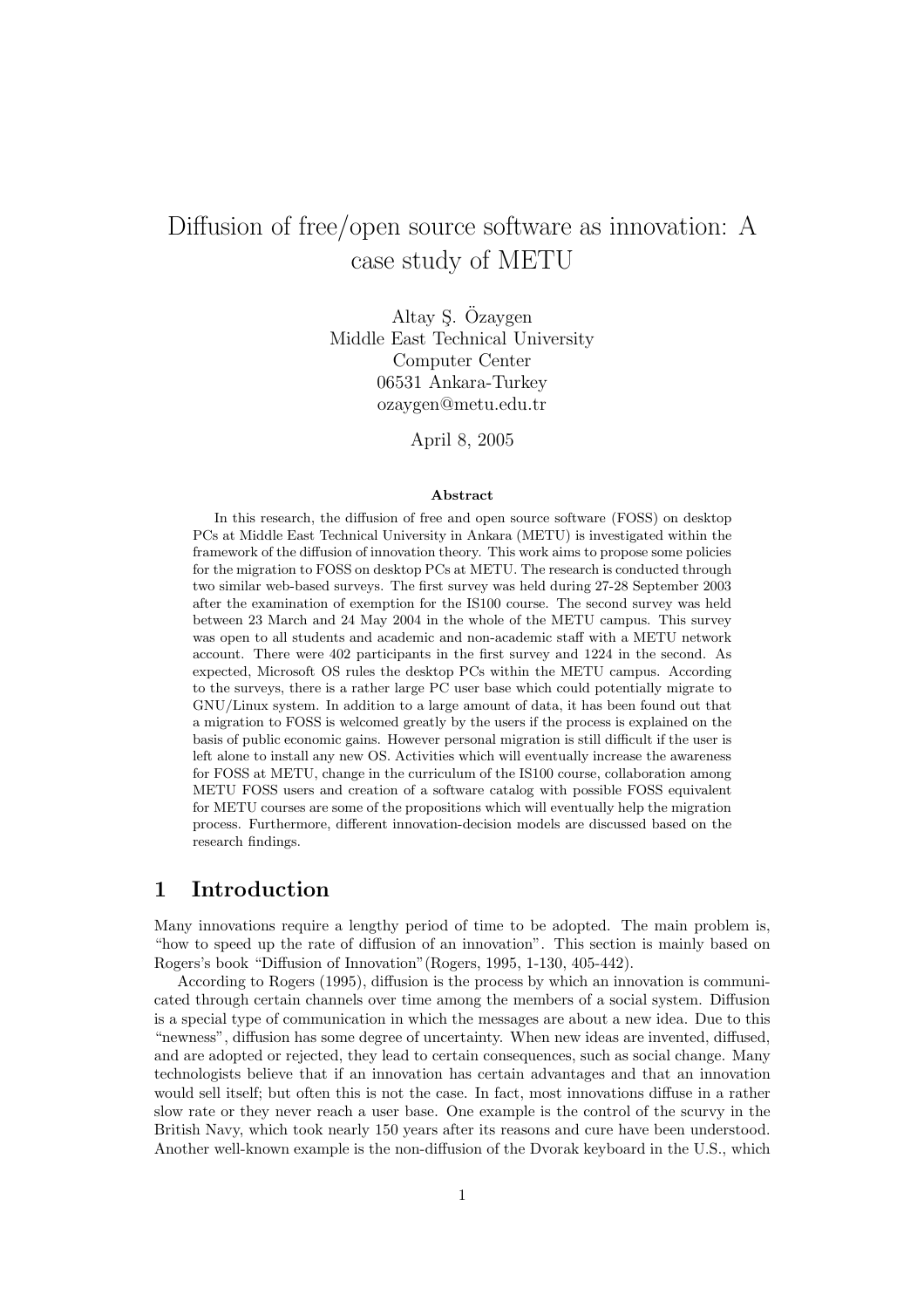

Figure 1: Diffusion of Innovation Models (Rogers, 1995)

is more efficient than the "QWERTY" keyboard. This example could be extended to Turkey as the very low acceptance and usage of the "F" Turkish keyboard on PCs despite the fact that this type of keyboard has been the standard for all typewriters for many decades.

## 1.1 The Four Elements in the Diffusion of Innovation

The four elements in the diffusion of innovation are innovation, communication channels, time, and the social system. The adoption rate of an innovation is shown in Figure 1.

The Innovation: An innovation is an idea, practice or object that is perceived as new by an individual or group of individuals. If the idea seems new to the individual, it is an innovation. Newness of an innovation may be expressed in terms of knowledge, persuasion or a decision to adopt (Rogers, 1995).

- A technology usually has two components:
- 1. Tools embedded within technology: hardware.
- 2. The information-base: software.

The social embedding of the software of a technology is less visible than its machinery or equipment, and so the technology is often thought mainly in hardware terms.

#### Characteristics of Innovation:

- 1. Relative advantages -economic terms, social prestige, convenience and satisfaction- are the degree to which an innovation is perceived as better than the precedent ideas.
- 2. Compatibility is the degree to which an innovation is perceived as being consistent with the existing values, past experiences, and needs of potential adopters.
- 3. Complexity is the degree to which an innovation is perceived as difficult to understand and use.
- 4. Trialability is the degree to which an innovation may be experimented with on a limited basis.
- 5. Observability is the degree to which the result of an innovation are visible to others.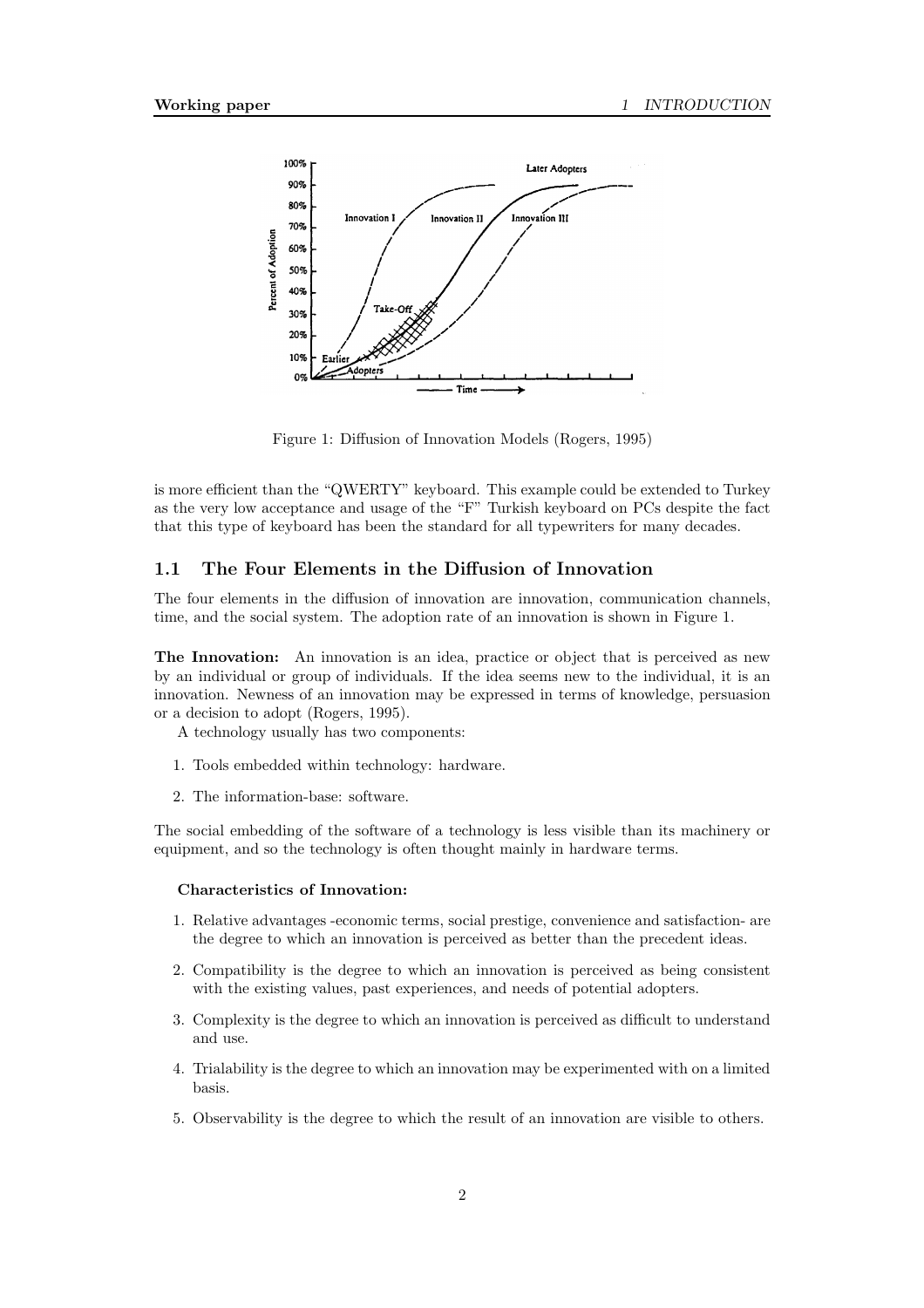Communication Channels: A communication channel is the means by which messages get from one individual to another. Mass media efficiently informs an audience of potential adopters about the existence of an innovation, that is, it creates awareness-knowledge. But interpersonal channels are more effective in persuading an individual to accept a new idea, especially if these people are homophilious, i.e. similar in certain attributes, such as beliefs, education, social status etc. But the problem arises when the diffusion occurs within a heterophilious group which is often the case.

Time: The elements of time is also involved in diffusion.

- During the innovation-decision process by which an individual passes from initial knowledge of an innovation through its adoption or rejection.
- The innovativeness of an individual or other units of adoption, i.e. relative earliness/lateness of the adoption.
- Rate of adoption in a system, usually measured by the number of adopters in a given period of time.

The five main steps of the innovation-decision process are

- 1. knowledge,
- 2. persuasion,
- 3. decision,
- 4. implementation,
- 5. confirmation.

Knowledge occurs when an individual (or decision-making unit) gets some information about an innovation. Persuasion is the formation of a positive or a negative opinion for the innovation in question. Decision is made for the adoption or the rejection of the innovation. When the adoption is chosen, implementation begins. During the process of implementation the innovation starts to be used, after which, depending on the experience gained, confirmation occurs when the innovation-decision reaches its target.

A Social System: A social system is defined as a set of interrelated units that are engaged in joint problem-solving to accomplish a common goal. The members or units of a social system may be individuals, informal groups, organizations, and/or subsystems. The four distinct units making up the social system are listed below:

Norms: Established behavior patterns for the members of a social system.

Opinion leaders: Those who are at the center of interpersonal communication networks.

- Change agents: Individuals who influence clients' innovation-decisions in a certain direction.
- Aides: People who intensively contact clients in order to influence their innovation-decisions, an aide is less than a fully professional change agent.

Types of Innovation-Decision

There are four types of innovation-decision processes, the last one of which is a combination of the first three innovation-decision types. These are listed below: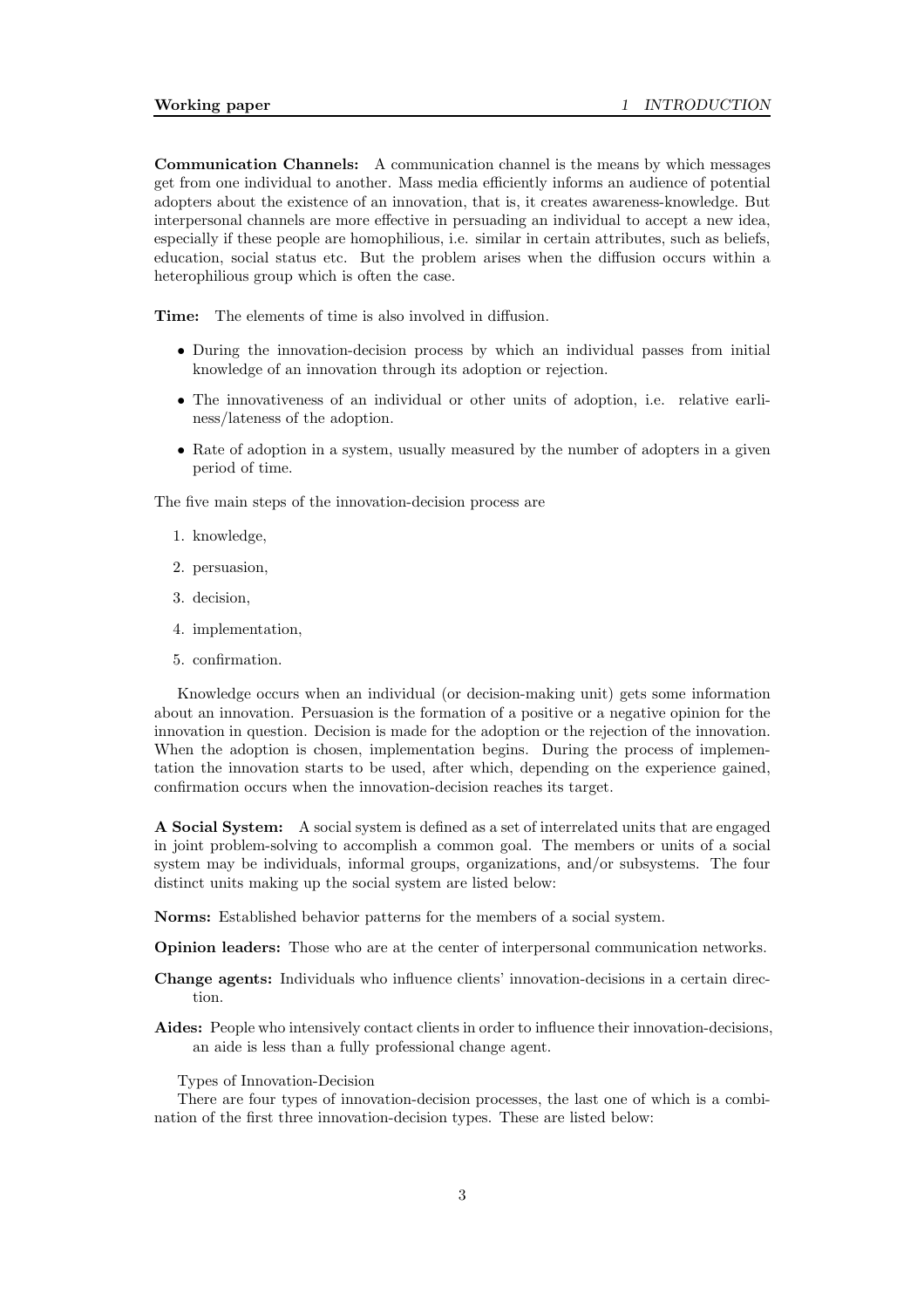- 1. Optional innovation-decision: Choices made individually to adopt or to reject an innovation independent from other individuals in the system. But even in this case these decisions might be influenced by the norms and the interpersonal networks of the system.
- 2. Collective innovation-decision: Choices made with the consensus of all members of the system. Once a decision is reached, all members take the same action.
- 3. Authority innovation-decision: After certain choices are made by a decision maker, all the units of the system obey this decision.
- 4. Sequential combination of two or more of the above: Often an innovation-decision is taken with a combination of some of the above mentioned innovation-decision types.

Consequences of innovation are concerned with the adoption or the rejection of the innovation by the system or the individual. There are at least three kinds of consequences:

- 1. Desirable vs. undesirable consequences, depending on whether the effects of an innovation are functional or not.
- 2. Direct vs. indirect consequences, whether the changes occur in immediate response to an innovation or as a second-order result of the direct consequences of an innovation.
- 3. Anticipated vs. unanticipated consequences, depending on whether the changes are as expected or not.

Change agents usually expect that the innovation they introduce to the system will have desirable, direct and anticipated consequences. But even in a successful process of change there will always be some kind of undesirable, indirect and unanticipated consequences.

#### 1.2 Critical Mass and Interactive Innovations

Critical mass is the point at which enough individuals adopt an innovation so that the further rate of adoption becomes self-sustaining. Critical mass is highly significant in the adoption of an interactive innovation such as electronic messaging systems, fax, and teleconferencing. The adoption of interactive innovations depends on the perceived number of individuals who have already adopted the innovation. An interactive innovation becomes useless if other individuals with whom the adopter wishes to communicate do not adopt that interactive innovation. With each new adopter, the utility of the interactive innovation increases. As seen from the Figure 2, the shape of the "S" curve for the rate of adoption of an interactive innovation differs from that of the usual innovation. In other words, the rate of adoption of an interactive communication does not take of like the familiar "S" shape until a critical mass of adopters is reached.

#### 1.3 Criticism of Diffusion Research

Since 1970s some criticism started to take shape among the diffusion scholars. One of the most important shortcomings of research on the diffusion has been the pro-innovation bias. (Rogers, 1995) defines the pro-innovation as "the implication in diffusion research that an innovation should be diffused and adopted by all members of a social system, that it should be diffused more rapidly, and that the innovation should be neither re-invented nor rejected". The pro-innovation bias is seldom stated straightforwardly, often it is assumed and implied through the publications on diffusion. The reason behind the pro-innovation bias is that much diffusion research is carried out by change agencies. On the other hand, successful diffusions have the data which could be retraced by diffusion researchers, while efforts of unsuccessful diffusions do not leave much trace that can easily be reconstructed.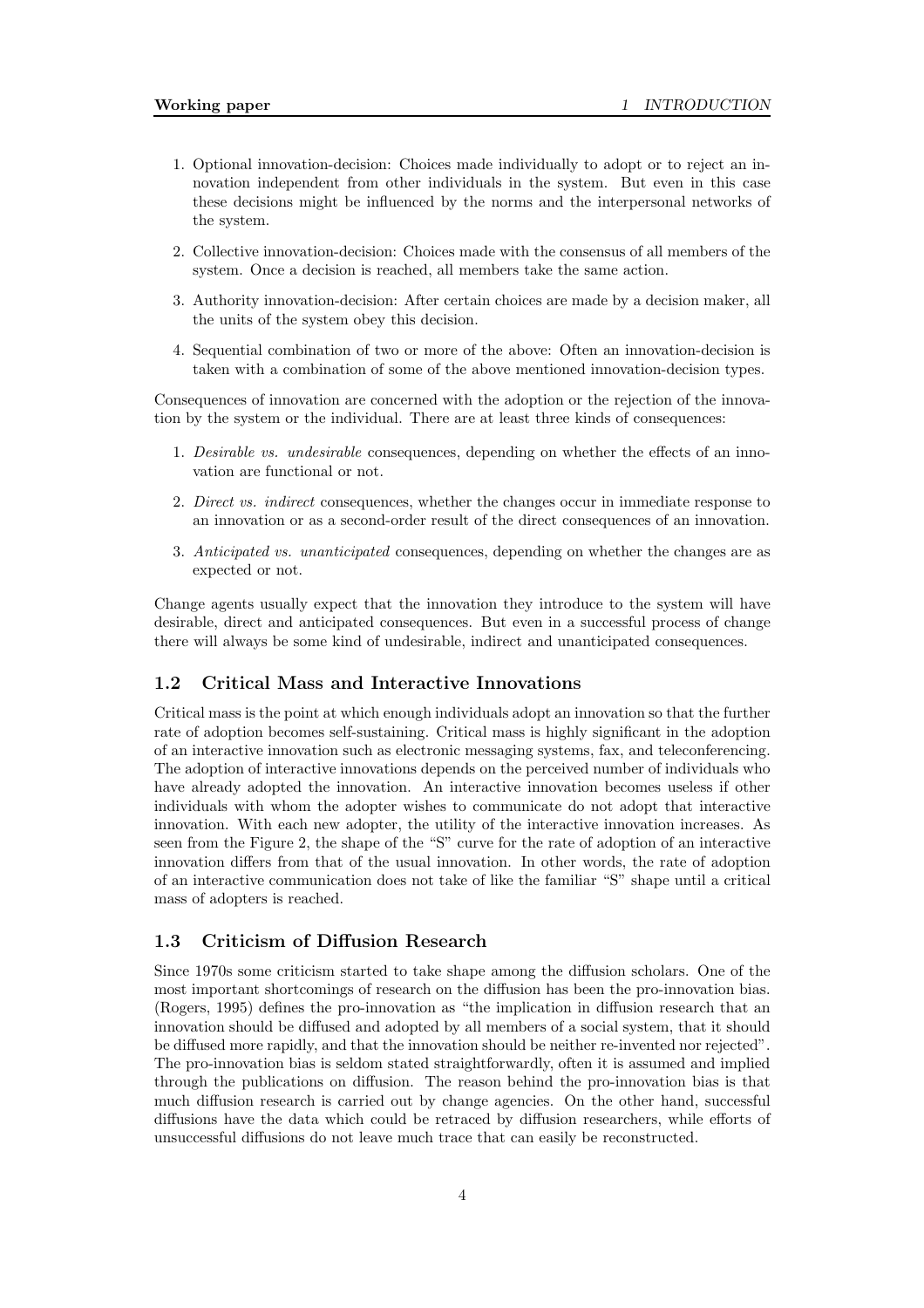

Figure 2: The Rate of Adoption (1) for a Usual Innovation, and (2) for an Interactive Innovation, Showing the Critical Mass (Mahler and Rogers, 1999)

Another criticism toward the diffusion research is the individual-blame bias, which is the tendency that the researcher take the "side" of the change agency, rather than that of the potential adopter. The problem arises because it is the potential adopter that is responsible for the situation, not the system.

There is another problem concerning the research methodology of diffusion of innovation. Often data is gathered through surveys, which ask the participant when he/she decided to adopt the innovation, yet he/she may fail to give the right answer. Through survey methodologies, only snapshots are collected since most diffusions involve processes that extend in time; a research mainly covers the sequential flow of events.

Diffusion researchers have not paid much attention to the consequences of innovation. The diffusion of innovation, often, widens the socioeconomic gap between the higher and the lower status segments of a system. But in the 1960s, the classical diffusion model started to be used by development agencies in Latin America, Africa and Asia for the proliferation of developing countries. In 1970 an intellectual shift occurred and a new criteria began to emmerge for the development of a just social structure (Rogers, 1995).

A highly significant criticism of the theory has been carried out by Flynn and Preston (1999). They question influential universal models of "theory-led" explanations of the diffusion in telephone systems with respect to the development of historical trajectory of telecommunications in Ireland from 1922 to 1998 with the empirical data. Flynn and Preston (1999) criticize Rogers's model for its "universalistic assumptions that innovations diffuse within a context marked by an autonomous or free market and that diffusion is driven by the demands of individual consumers freely exercising their market power". Flynn and Preston (1999) argue that through empirical studies, a robust theory could be developed by taking into account the role of social and institutional factors that shape the trajectory of diffusion.

# 2 Methodology of the Survey

According to Rogers, most of the diffusion research surveys have been conducted on potential adopters, and survey methods in diffusion research tends to "destructure human behavior" (Rogers, 1995). Web surveys became highly popular as the compatibility across web browsers increased and free or inexpensive softwares became available. According to Burkey and Kuechler (2003) web-based surveys do not have the same potential for bias that occurs in personal interviews.

Participants had considerable freedom in their answers; i.e., no one was forced to partici-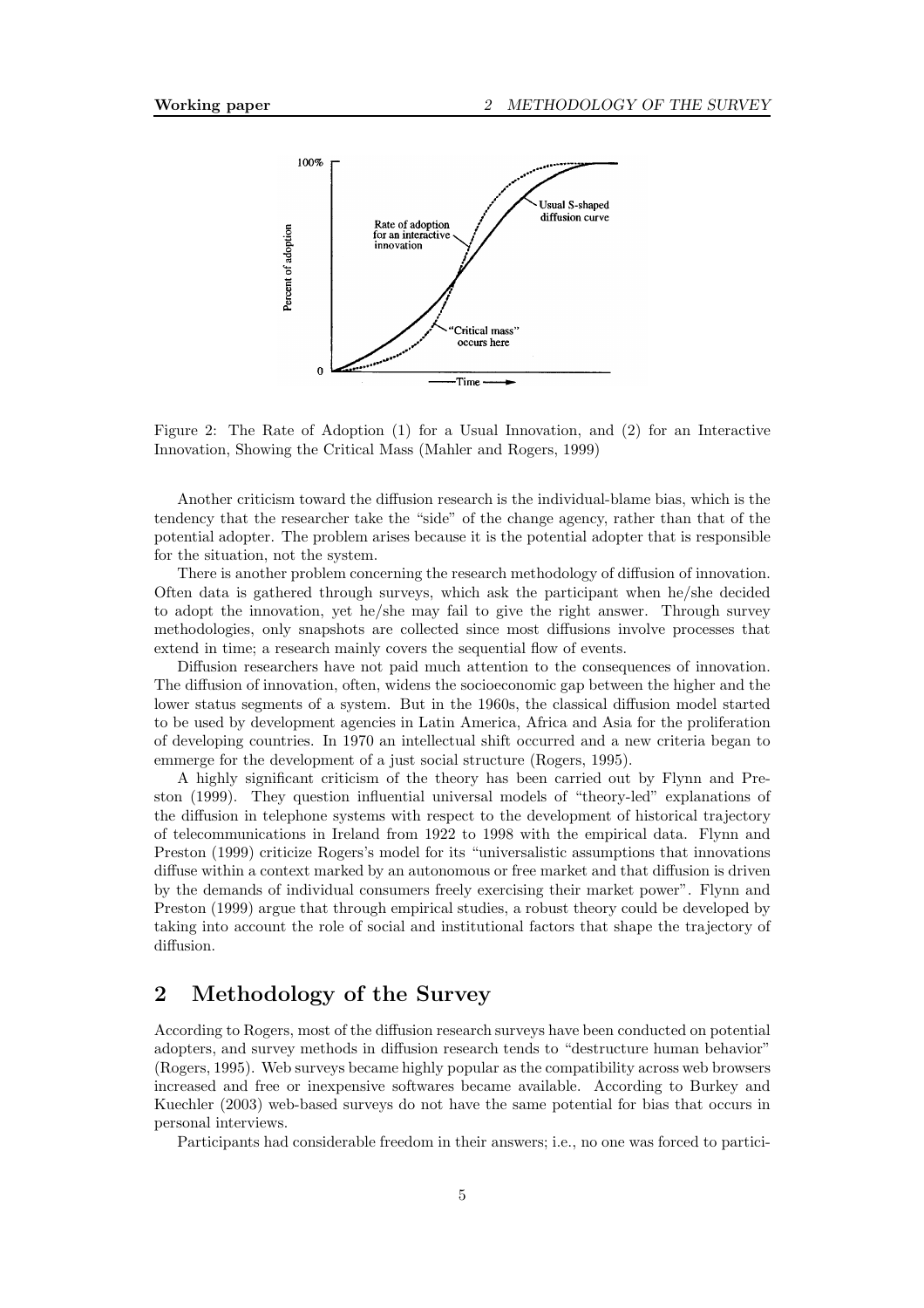pate in the survey. When a questions was left unanswered, a notice popped up, reminding the participant to answer for the sake of the survey without forcing them to cover all questions.

In order to prevent inaccurate feedback through multiple responses, access to the surveys on the same IP was restricted. For the first survey which was done to students taking the examination of exemption for the IS100 course. As the second survey targeted the whole campus, the restriction was carried out by LDAP authentication.

The surveys were done with the PHP programming language, and answers were stored within a Postgresql database. Further, a web link was provided through the popular webmail login page in order to encourage and increase the participation for the second survey. The survey was designed in a multiple pages with forking depending on the answers given. The forking of the survey were done on the basis of adopters behavior;

- 1. Those who adopted free software,
- 2. Those who will use free software (among those who are aware of FOSS),
- 3. Those who will not use free software (among those who are aware of FOSS),
- 4. Those who never used free software (among those who are aware of FOSS),
- 5. Those who never heard of what free software and/or open source softwares are.

Depending on the adopters' behavior, the survey consisted of 3 to 6 sequential web pages. The design of these web surveys mostly follows the outlines described by Burkey and Kuechler (2003).

Aims of the Survey: Two nearly identical surveys were held at different times. The reason behind the time difference was to understand METU's social contribution to the usage and diffusion of FOSS and to the PC usage habits by targeting different groups within the METU campus. There were different aims of these surveys, one of the most important was to understand the diffusion of the usage of FOSS OS and the reasons of adoption or rejection of the FOSS in METU. Furthermore, the survey also aimed to understand the desktop computer usage habits of all participants.

Test Subjects: Two web-based surveys have been carried out. The first one was done in 27-28 September 2003 after the examination of exemption for the IS100 course, which is taken by freshmen and the student of English preparatory class. It is designed to give the student enough knowledge of computing, word processing as well as using spreadsheets, which are unfortunately limited solely to Microsoft products. The aim of the course is to prepare the student to be self-reliant on his/her assignments which will be done on a PC. Students taking this exam consider themselves as computer-literate and try to exempt themselves from taking this course. The second survey was done during 23 March and 24 May 2004 within the whole of the METU campus. All students, staff, academics and others having a METU account, had the chance to participate in the second survey.

## 3 Results and Discussion of the Surveys

In this section results and discussion of both surveys will be presented. Firstly, general habits of PC usage and profiles of the participants will be revealed; secondly depending on the behavior of the participants' FOSS adoption, results will be discussed.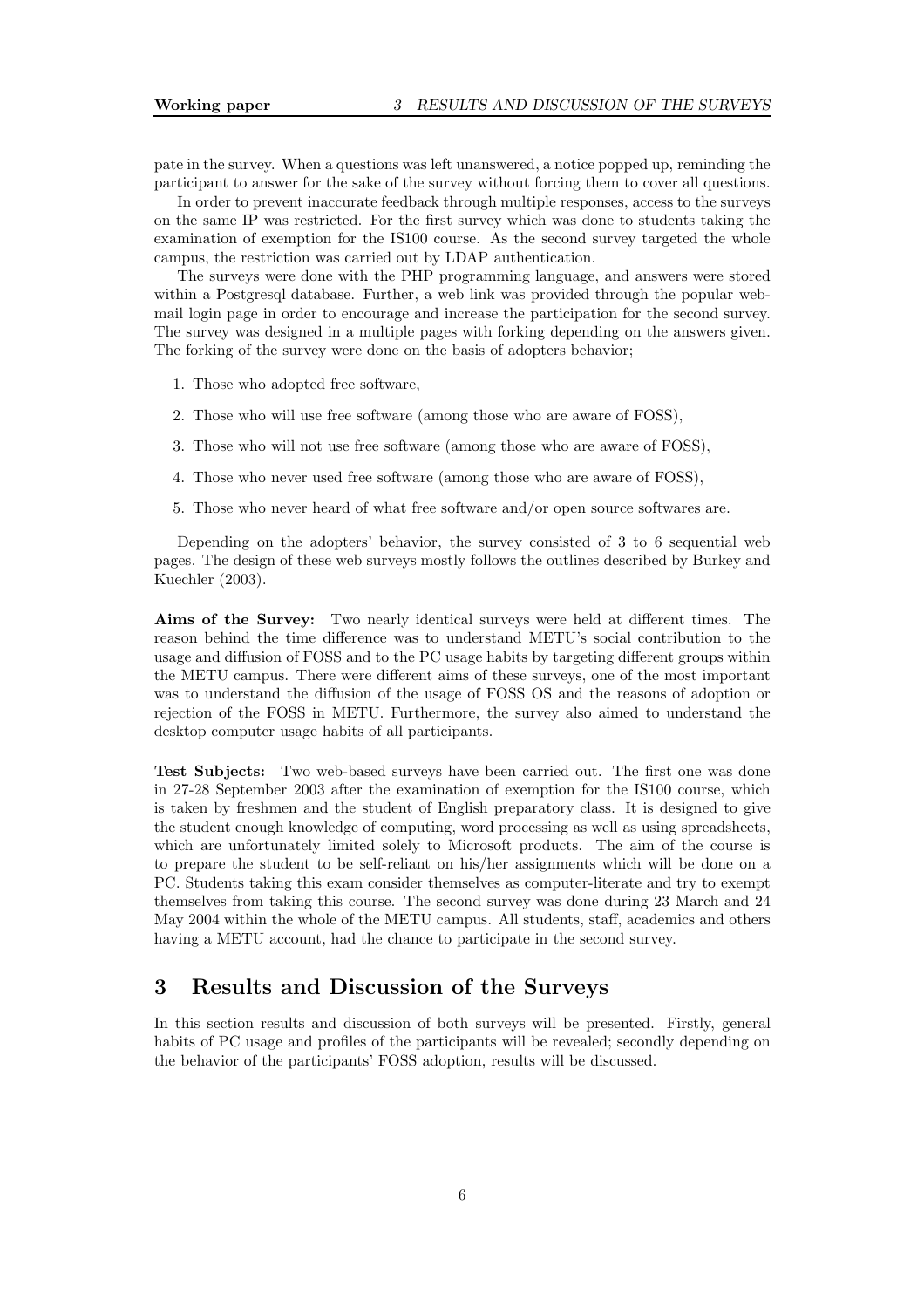

Figure 3: Age Distribution of Participants (First Survey)



Figure 4: Age Distribution of Participants (Second Survey)

### 3.1 General Profile of Participants

There were 402 participants in the first survey and 1224 in the second one. The initial questions were on demography. This survey type also follows the conventional way of starting by asking the age of the participant. As predicted, the age average of the first survey was 18.8 and 23.2 in the second one. The age distribution is shown in Figure 3 for the first survey and the second survey's age distribution is shown in Figure 4. The difference is because the first survey was concerned with the freshmen, while the second one was open to the entire campus.

Sex distribution is also consistent within the first and the second surveys: 77.8% male and 22.2% female for the first survey, and 74.7% male and 25.3% female participation for the second one. There were no other choices provided for the question on gender.

In order to measure the social factors and effects of working and studying at METU, the first survey asked whether it was the participant's first year at METU or not. 61.3% of 388 participants who answered this question were in their first year of METU and the rest were not.

The titles of all participants are shown on Table 1, obtained from the second survey. As expected, undergraduate students are the most populated group. The participation of academics would not be high if research assistants did not consist 14.4% of the participants, while the total number of academicians represents 16.6% of the 1131 people in total who answered that question. But as expected, 66.9% of the participants are undergraduate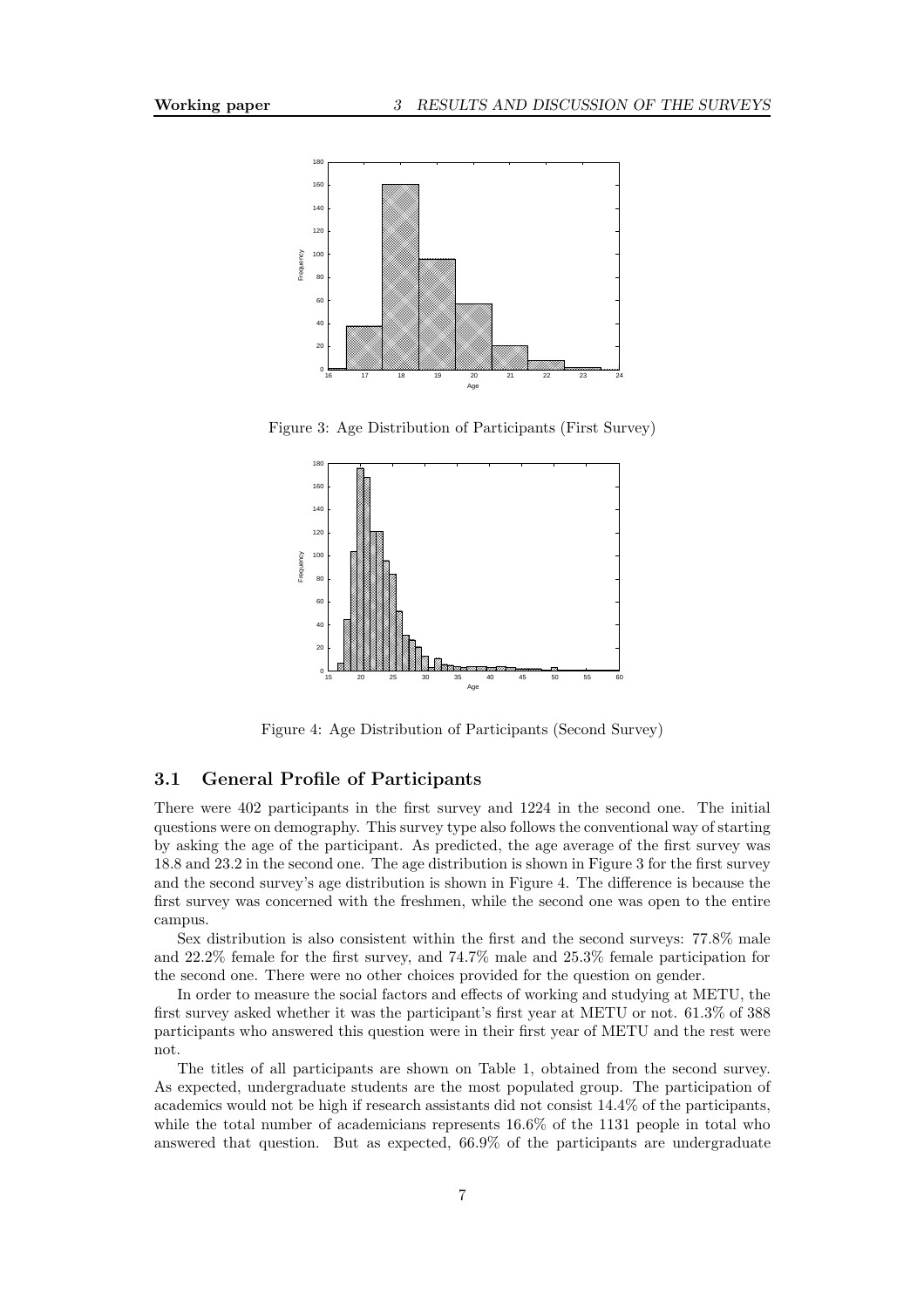|                      | Frequency      | Percentage |
|----------------------|----------------|------------|
| Undergraduate        | 757            | 66.9       |
| Research Assistant   | 163            | 14.4       |
| Master Student       | 123            | 10.9       |
| Administrative Staff | 39             | 3.4        |
| Ph.D. Student        | 25             | 2.2        |
| Teaching Staff       | 14             | 1.2        |
| Prof. Dr.            | 4              | 0.4        |
| Assist. Prof.        | 3              | 0.3        |
| Assoc. Prof.         | $\overline{2}$ | 0.2        |
| Specialist           | 1              | 0.1        |
| Total                | 1131           | 100.0      |

Table 1: Title Distribution of Participants (Second Survey)

Table 2: Computer Usage Experience of Participants (First Survey)

|                    | Frequency | Percentage |
|--------------------|-----------|------------|
| 1 year             | 43        | 11.1       |
| 2 years            | 27        | 7.0        |
| 3 years            | 48        | 12.4       |
| More than $3$ year | 270       | 69.6       |
| Total              | -288      | 100        |

students and the total number of all students (of both undergraduate and postgraduate levels) is 79.0%.

The experience of computer usage and the diffusion rate among participants are rather high compared to old but large scale surveys carried by TUENA<sup>1</sup> for the Ministry of Transportation's of Republic of Turkey: The Turkish National Information Infrastructure Masterplan report (?). For the first survey, answers were given in a pull down menu with four choices; the distribution is shown on Table 2. For the second survey, the answers was obtained through a text box for the same set of questions. The PC experience distribution of the second survey is shown in Figure 5. 69.6% of the participants of the first survey have computational experience for more than 3 years, and the average of the second survey's participants computer usage is 8.4 years. These results show that most of the students who participated in these surveys started to use computers before their entry to the university.

All computers at METU's computer laboratory (approximately consist of 500 PC) are dual boot (Microsoft XP and Mandrake Linux distribution). The participants were asked only in the second survey whether they had a computer which they could install and configure softwares to their own taste.  $90.7\%$  (of  $1023/1128$  people) were positive, while  $9.3\%$ (105/1128 people) were negative.

To find out the METU's social system of the participants within the context of the theory of diffusion it has been asked to state two sources where the participant gets any aid whenever he/she encounters any problem with their PCs. The most important answer for both surveys were friends. Friends, got 43.3 % of the answers of the first survey and 36.9% of the second survey. The Web is the second most important source to solve problems regarding PCs in both surveys. The whole distribution could be found on Table 3 The most important source of help given in the "other" choice is "a relative" (with 17 of 27 answers in the first and 15 of 70 in the second survey). But in the second survey, participants reveal

<sup>1</sup>Turkish National Information Infrastructure Project Office. http://tuena.tubitak.gov.tr/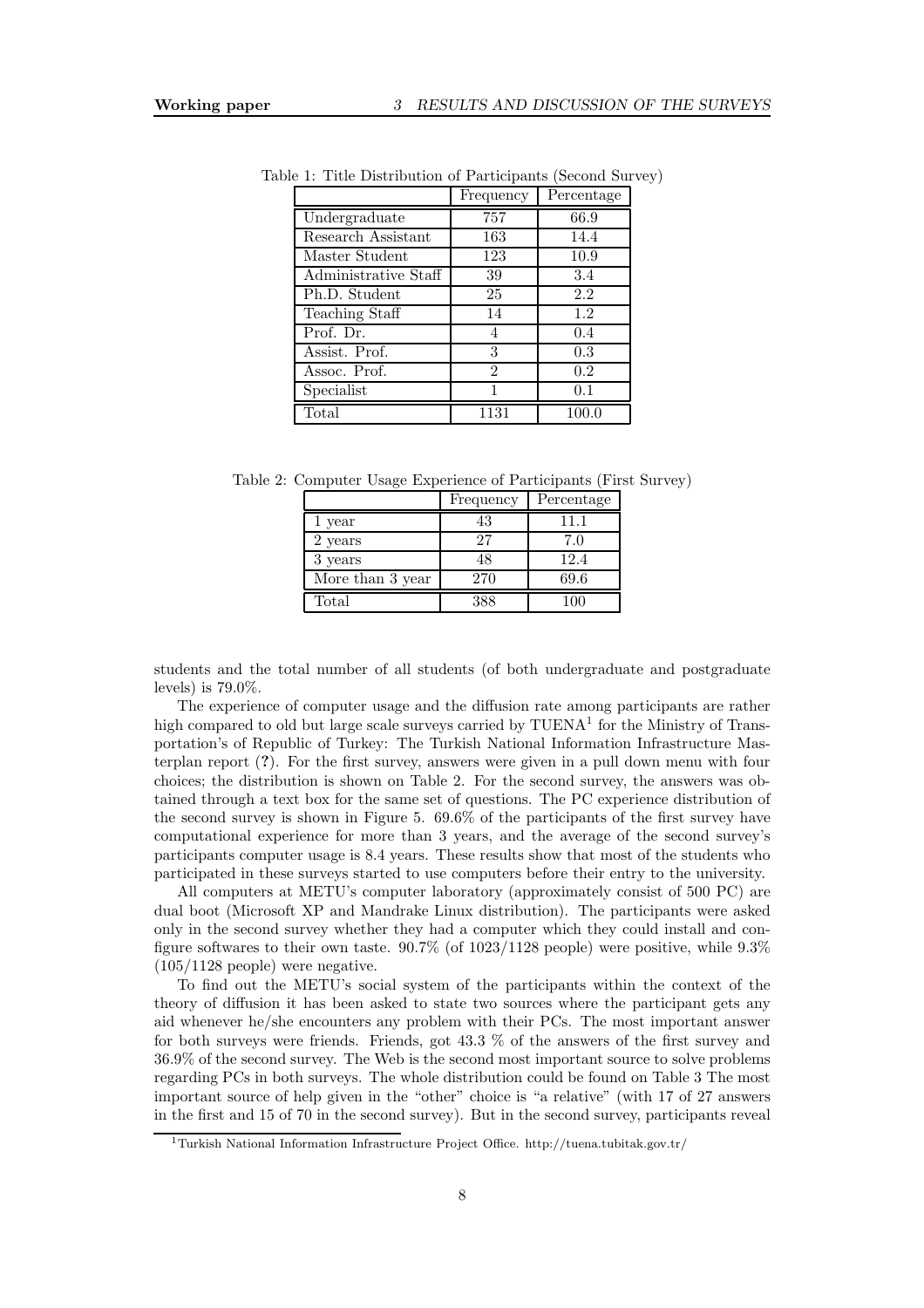

Figure 5: Distribution of PC Experience (year) of Participants (Second Survey)

with 17 answers that they solve their own problems by themselves, while the third choice is "technical support" provided by the PC vendor (with 11 of 70 answers).

As predicted, the OS distribution was in the favor of Microsoft products. After six years of its launch, the mostly used operating system by the first survey's participants was still Windows 98 with 40.5% of all answers. The distribution of the first survey's participants who used OS is shown in Table 4. On the other hand, OS usage varied in the second survey where Microsoft products still lead but GNU/Linux OS has its share with 5.9% and BSDs consist of 0.2%, making FOSS users 6.1% of valid answers. Windows XP was the leader with 63.7% usage within the second survey's participants which might also show the difference of hardware quality from that of the first survey's participants, where Windows XP share was 37.2%. On the other hand, Windows 98 is still important among the participants of the second survey, being the second most used OS with 18.7%. Answers regarding Windows 98 are quite interesting since it is not supported anymore, and users are often forced to upgrade their operating system as well as their hardware due to the increase of needed resources required by newer Microsoft products. This user group could be persuaded to migrate to GNU/Linux products which does not require much resource if well configured. Moreover, the process to migration from Windows 98 to XP might be as difficult as the migration process from Windows to GNU/Linux. The distribution of the second survey's OS usage is shown in Table 5.

The usability of a computer has become one of the most important areas of research. When the participants were asked if they were satisfied with their operating systems, results from the first survey were as follows; 12.3% were not satisfied, 22.3% had no idea and 65.5% were satisfied (out of 391 answers). And according to the second survey: 71.7% were satisfied, 10.4% were not satisfied and 17.9% had no opinion.

The analysis of the cross-tab distribution in the second survey concerning the level of satisfaction of OS vs.the OS used is not included in the first survey where nearly all participants use Microsoft products. From these results it is easily seen that 95.2% of GNU/Linux users are satisfied, while 73.2% of XP users, 61.3% of Windows 98 and 67.3% of Windows 2000 are satisfied with their OS used. By adding the percentage of the group which expressed uncertainty concerning their satisfaction with the group which are not satisfied, it gives a user base (of 26.8% of XP, 38.8% of Windows 98 and 32.7% of Windows 2000 users) which could be a good target with a great potential for a conversion to  $\text{GNU/Linux.}$  Two participants who use BSD, stated that they were satisfied with their OS.

The upgrading of an OS to a later version could lead to certain undesirable and unpredictable consequences, such as problems related to hardware drivers or some backward compatibility. Backward compatibility is one of the main assets for the open source softwares and a major target of criticism concerning Microsoft products. But the main challenge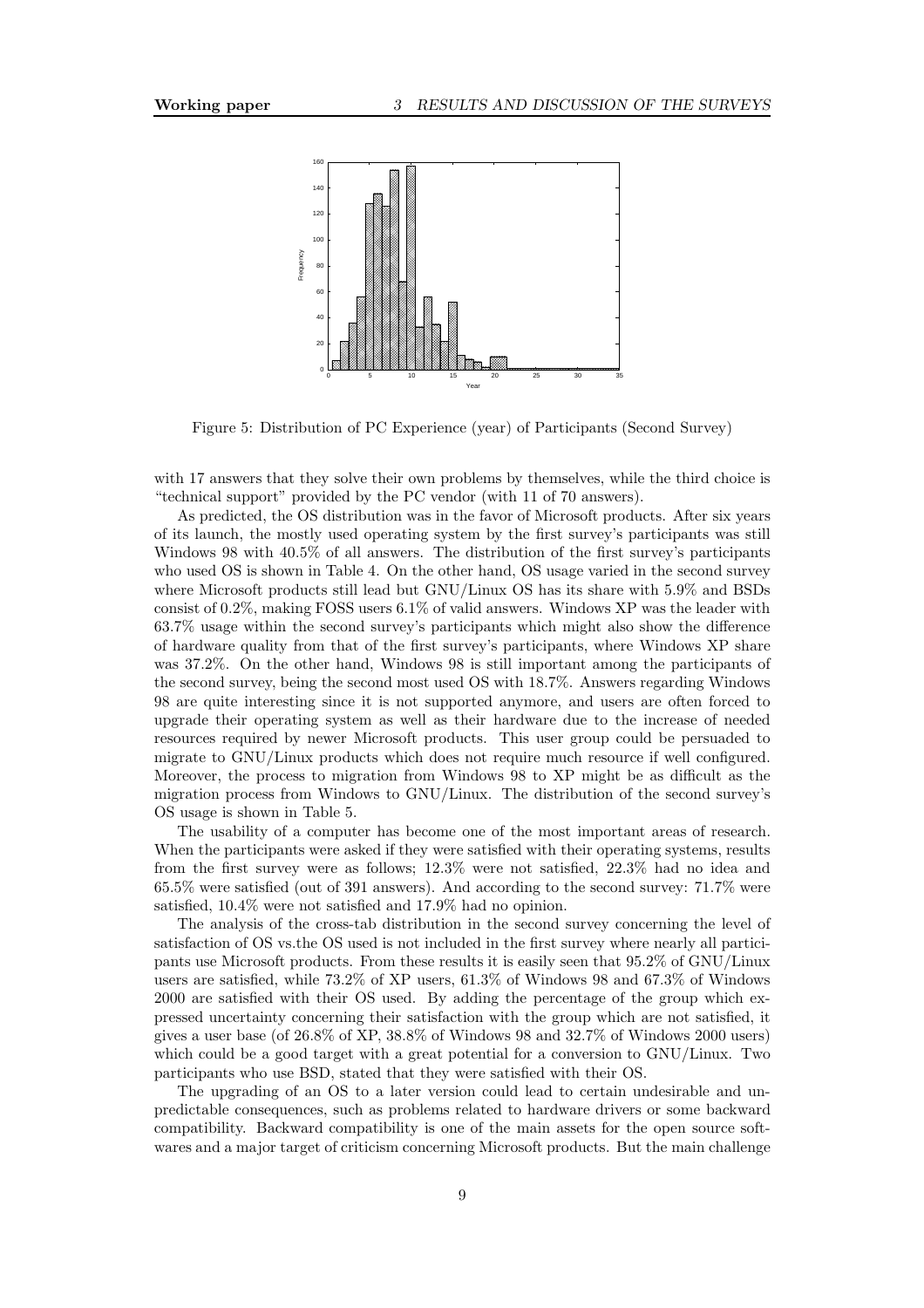|                                       | Frequency (1st survey) | $s$ urvey $)$<br>Percentage (1st | $s$ urvey $)$<br>Frequency (2nd | Percentage (2nd survey) |
|---------------------------------------|------------------------|----------------------------------|---------------------------------|-------------------------|
| Friends                               | 302                    | 43.3                             | 805                             | 36.9                    |
| Web                                   | 114                    | 16.3                             | 536                             | 24.6                    |
| Professional support                  | 108                    | 15.5                             | 115                             | $5.3\,$                 |
| <b>Books</b>                          | 24                     | 3.4                              | 39                              | 1.8                     |
| Documentation on the installation CDs | 58                     | 8.3                              | 187                             | 8.7                     |
| Students                              |                        |                                  | 83                              | 3.8                     |
| Department's PC coordinator/CC Staff  |                        |                                  | 164                             | $\overline{7.5}$        |
| Does not need any help                | 65                     | 9.3                              | 183                             | 8.4                     |
| Other                                 | 27                     | 3.9                              | 70                              | $3.2\,$                 |
| Total                                 | 698                    | 100                              | 2182                            | 100.0                   |

Table 3: Sources of Help Regarding PC (First Survey)

Table 4: The Operating System Used by Participants (First Survey)

|                  | Frequency | Percentage |
|------------------|-----------|------------|
| Windows 98       | 159       | 40.5       |
| <b>XP</b>        | 146       | 37.2       |
| Windows 2000     | 46        | 11.7       |
| DOS              | 21        | 5.3        |
| Windows 95       | 13        | 3.3        |
| Linux            | 6         | 1.5        |
| Unix derivatives |           | 0.3        |
| Macintosh        | 1         | 0.3        |
| Total            | 393       | 100.0      |

Table 5: The Operating System Used by Participants (Second Survey)

|                        | Frequency      | Percentage |
|------------------------|----------------|------------|
| <b>XP</b>              | 677            | 63.7       |
| Win98                  | 199            | 18.7       |
| Win2000                | 107            | 10.1       |
| Linux                  | 63             | 5.9        |
| Other                  | 8              | 0.8        |
| $\operatorname{Win95}$ | 4              | 0.4        |
| BSD (Free/Net/Open)    | $\overline{2}$ | 0.2        |
| $_{\rm Win3.1}$        | $\overline{2}$ | 0.2        |
| Macintosh              | 1              | 0.1        |
| Total                  | 1063           | 100.0      |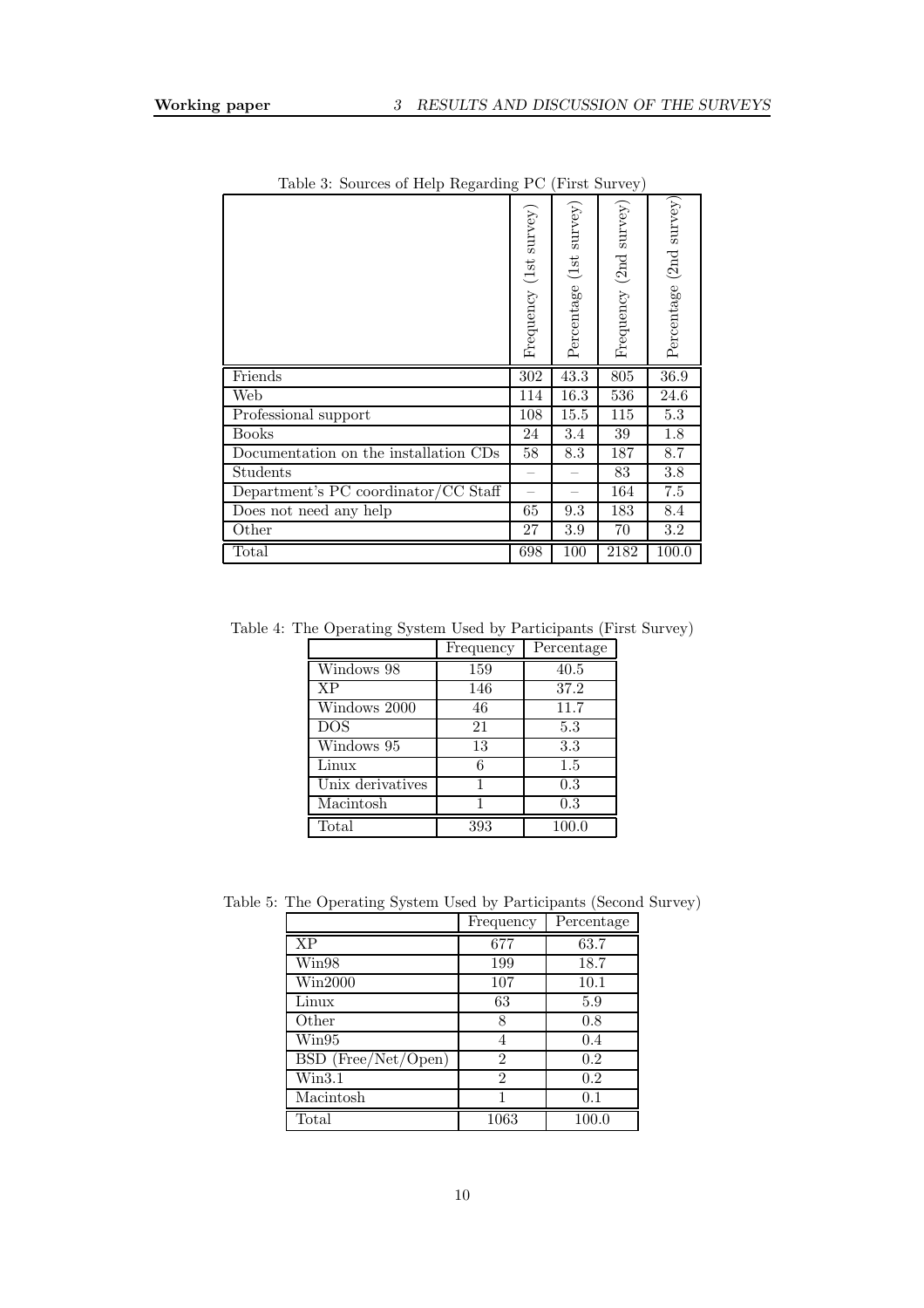| used OS       |                          |                | downgraded or not? |       |
|---------------|--------------------------|----------------|--------------------|-------|
|               |                          | N <sub>o</sub> | Yes                |       |
| Microsoft OSs | Frequency                | 270            | 111                | 381   |
|               | $\%$ within the used OS  | 70.9           | 29.1               | 100.0 |
|               | $%$ within the downgrade | 98.2           | 99.1               | 98.4  |
| GNU/Linux     | Frequency                | 5              |                    | 6     |
|               | $\%$ within the used OS  | 83.3           | 16.7               | 100.0 |
|               | % within the downgrade   | 1.8            | 0.9                | 1.6   |
| Total         | Frequency                | 275            | 112                | 387   |
|               | $\%$ within the used OS  | 71.1           | 28.9               | 100.0 |

Table 6: Cross-tab of OS Downgrade vs. the OS Used (First Survey)

Table 7: Cross-tab of OS Downgrade vs. the OS Used (Second Survey)

| used OS        |                           |      | downgraded or not? |       |
|----------------|---------------------------|------|--------------------|-------|
|                |                           | No   | Yes                |       |
| <b>FOSS OS</b> | Frequency                 | 48   | 17                 | 65    |
|                | % within the used OS      | 73.8 | 26.2               | 100.0 |
|                | % within the downgrade    | 6.3  | 5.8                | 6.2   |
| Microsoft OSs  | Frequency                 | 710  | 278                | 988   |
|                | % within the used OS      | 71.9 | 28.1               | 100.0 |
|                | $\%$ within the downgrade | 93.7 | 94.2               | 93.8  |
| Total          | Frequency                 | 758  | 295                | 1053  |
|                | $%$ within the used OS    | 72.0 | 28.0               | 100.0 |

is to do with the change of users' habits, which they gain from the earlier versions. Such problems sometimes result in the immediate downgrading of the newly installed software. It was obvious from the start that Microsoft products dominate the METU campus. Hence, in order to find out whether such Microsoft upgrades are problematic or not, the survey also asked whether the participant downgraded his/her operating system after an upgrade. The cross-tab of downgrade vs. OS for the first survey is displayed on Table 6. Both surveys presented approximately the same result for this problem; those who downgraded to the previous version consisted of 28.9% (out of 387 answers) in the first survey and 28.0% (out of 1063 answers) in the second one. Furthermore, the downgrade rate among Microsoft OS users in the first survey is 29.1% and in the second survey, 28.1%. These results show that FOSS OS users tend not to downgrade as much as Microsoft users. The cross-tab of downgrade vs. OS for the second survey is on Table 7. If these individuals downgrade their OS due to backward compatibility or hardware problems, this creates another potential target for the free, open source software migration.

In order to describe more precisely the social and communicative systems of computer usage at METU, questions regarding software providers were asked. In the answers, nearly the same total percentage in both surveys was obtained as regards the illegal ways of software procurement. These illegal ways consist of friends, ambulant street vendors (who are in fact just sellers of often pirated software copies) and peer to peer programs which aid to share files and software on the Internet. In the first survey, the total percentage of these three sources is 60.3% and in the second, 56.1% of participants. As Table 8 and ?? display, friends constitute the most important routes in obtaining software. This question was answered by ticking the listed sources, which were not limited to any number of choices.

The objective to find out how FOSS is generally perceived and how the participants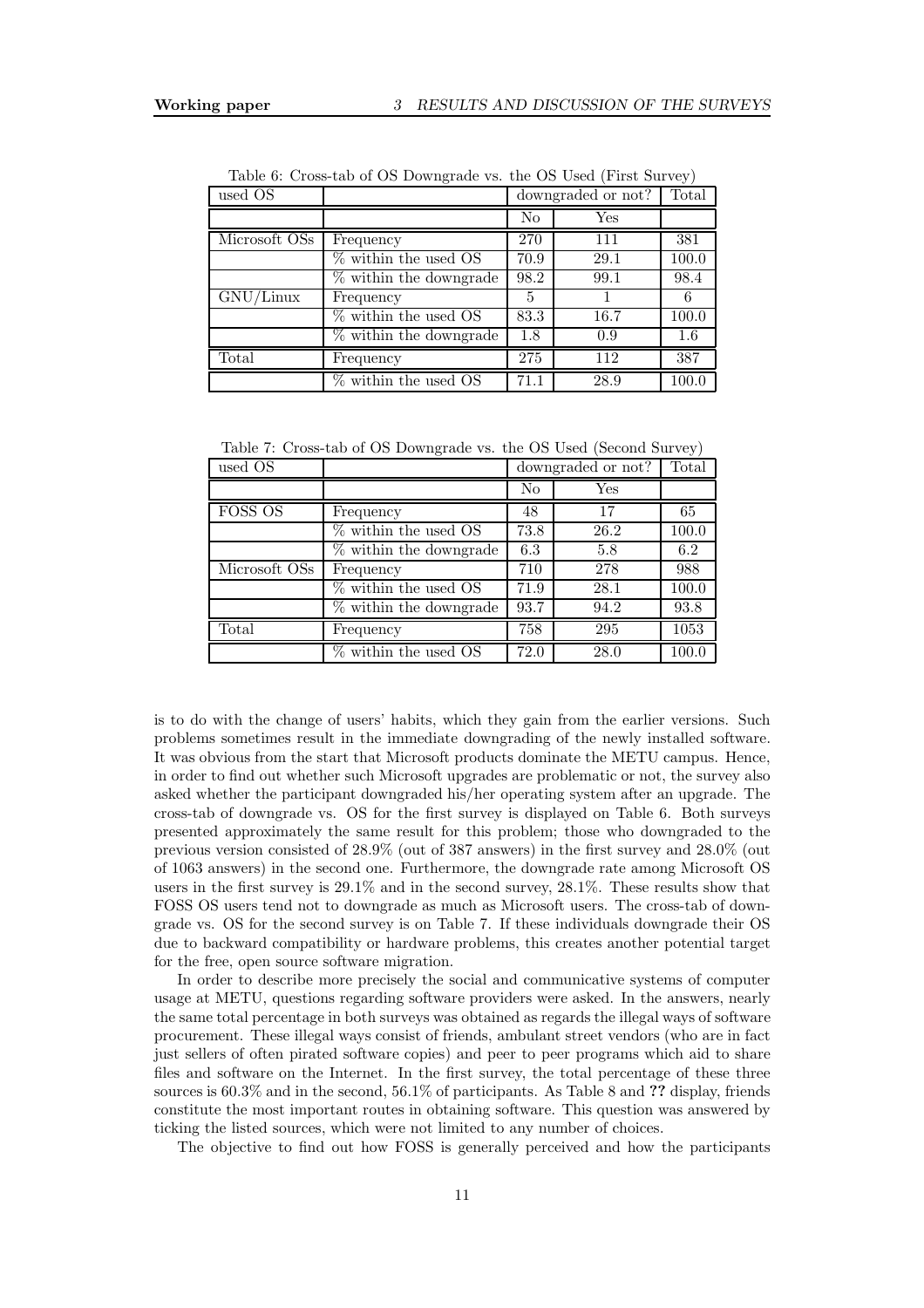| Table 8: Software Providers |                        |                         |                        |                         |
|-----------------------------|------------------------|-------------------------|------------------------|-------------------------|
|                             | Frequency (1st survey) | Percentage (1st survey) | Frequency (2nd survey) | Percentage (2nd survey) |
| Friends                     | 188                    | $\overline{35.2}$       | 545                    | 30.1                    |
| Preinstalled on the PC      | 134                    | 25.1                    | 381                    | $21.\overline{1}$       |
| Ambulant street vendors     | 77                     | 14.4                    | 271                    | 15.0                    |
| P <sub>2</sub> P programs   | 57                     | 10.7                    | 199                    | 11.0                    |
| Authorized sellers          | 45                     | 8.4                     | 61                     | 3.4                     |
| School/work, university     | 27                     | 5.1                     | 244                    | 13.5                    |
|                             |                        |                         |                        |                         |
| GPLed software              | 6                      | 1.1                     | 103                    | $5.9$                   |

Table 8: Software Providers

might respond to different innovation-decision process led to three Lieckert type propositions, results are given on Table 9. For an evaluation, inclinations were calculated for each proposition. All answers had a value starting from one to five, where the answer "Absolutely no" had a value of 1 and "Absolutely yes", of 5. Number of answers were multiplied by their corresponding value and the sum was divided into the total number of answers that showed an inclination for the Lieckert type proposition.

Answers for the first proposition is encouraging for the process of migration within public places such as libraries, possible public kiosks (which are still not that popular in Turkey) and computer laboratories, if the economical ramifications are explained to users with clarity and precision.

When results given for the first and the second propositions are compared, it can be seen that personal economical gain is more important for freshmen students than for the public; and in the second survey, participants expressed the same view/opinion. From these results it might be concluded that a personal and public migration policy designed on economic grounds would be effective.

The inclination for the third proposition was 3.26/5 in the first survey and 3.04/5 in the second one. Thus, participants did not appear to have a strong inclination to either "way", revealing that personal migration would unlikely difficult if the user is left alone with no help during any installation process, even just to try any FOSS OS. However, if the users are informed that there are various Live CD options, the trialability of the innovation could be carried out without hesitation or fear.

The first step in the innovation-decision process is knowledge. In order to assess this, the participants were asked whether they have ever heard of free softwares, open source software concepts. The distribution for the surveys is given on Table 10 The awareness of innovation i.e. to the free, open source softwares in the first survey is 40.5%, and in the second one, 77.1%. While the first survey targeted mainly the freshmen, their answers seem to indicate that within METU's social system, the greater the computer usage experience, the higher the awareness of innovation.

After this question the first forking within the survey occurs. For those who have not heard of FOSS concepts, the survey ends. Until that point, the difference between the first and the second surveys is the demographic questions such as those concerning the section to which they belong as well as personal/professional/academic titles of the participants.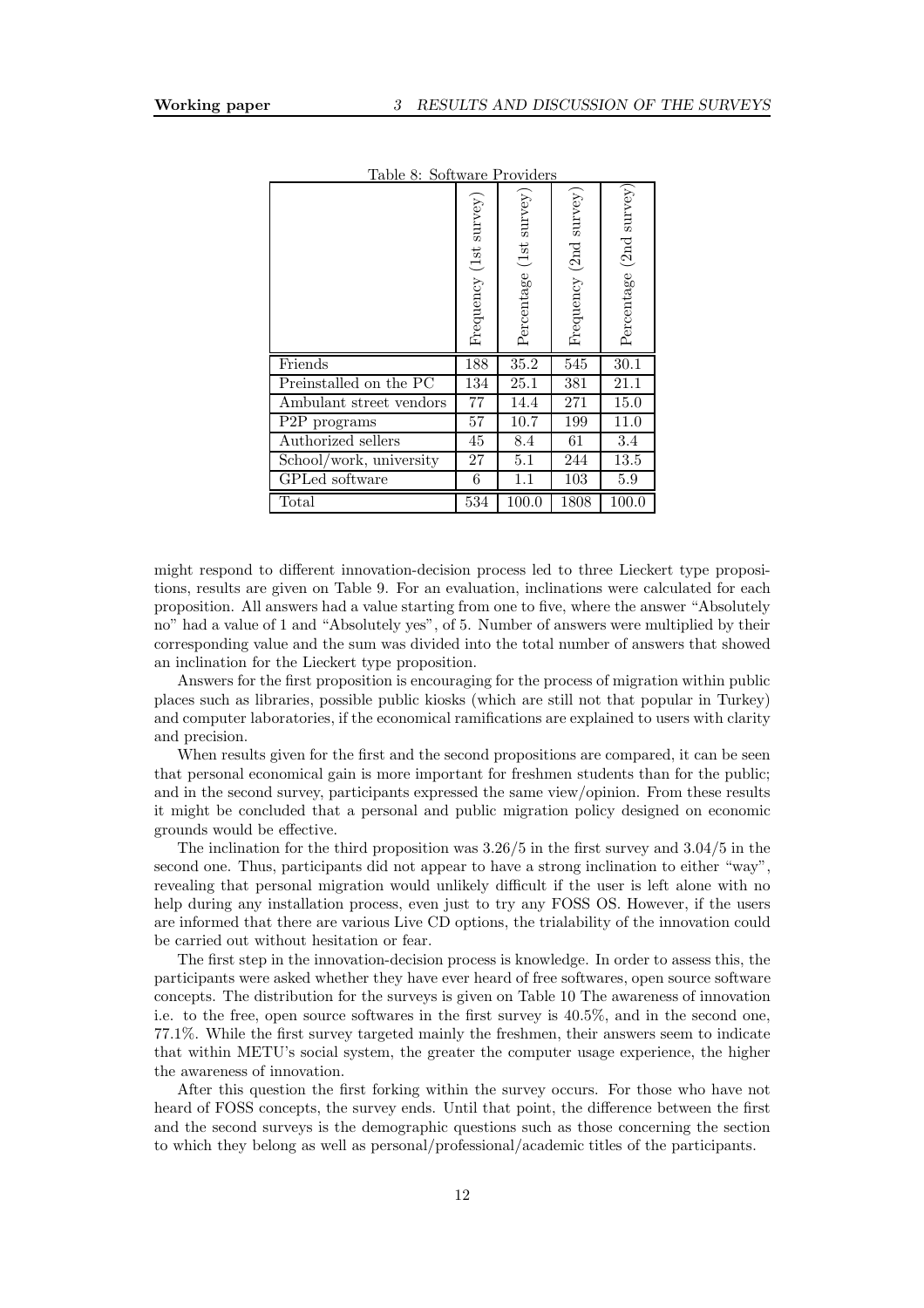|                                                       | (first survey)<br>answers<br>Number of | (first survey)<br>Inclination, over 5 | $s$ urvey $)$<br>(second<br>answers<br>Number of | (second survey)<br>Inclination, over 5 |
|-------------------------------------------------------|----------------------------------------|---------------------------------------|--------------------------------------------------|----------------------------------------|
| Public sector should consider solutions other than    | 384                                    | 3.69                                  | 1060                                             | 3.99                                   |
| software which have a licensing fee.                  |                                        |                                       |                                                  |                                        |
| As a personal user I should consider other solutions  | 385                                    | 4.30                                  | 1057                                             | 3.99                                   |
| than software which have licensing fees (i.e.<br>Mi-  |                                        |                                       |                                                  |                                        |
| crosoft products) in order to decrease my own ex-     |                                        |                                       |                                                  |                                        |
| penditure.                                            |                                        |                                       |                                                  |                                        |
| I am afraid of losing data while installing new soft- | 381                                    | 3.26                                  | 1057                                             | 3.04                                   |
| ware on my computer.                                  |                                        |                                       |                                                  |                                        |

Table 9: Three Lieckert Type Propositions

|                            | $s$ urvey $)$<br>Frequency (1st | Percentage (1st survey) | $s_{\text{urvey}}$<br>(2nd)<br>Frequency | $s$ urvey $)$<br>Percentage (2nd |
|----------------------------|---------------------------------|-------------------------|------------------------------------------|----------------------------------|
| No, never heard            | 234                             | 59.5                    | 245                                      | 22.9                             |
| Yes, heard of the concepts | 159                             | 40.5                    | 823                                      | 77.1                             |
| Total                      | 393                             | 100.0                   | 1068                                     | 100.0                            |

Table 10: Distribution of Participants Who Have Heard of the Concepts of FOSS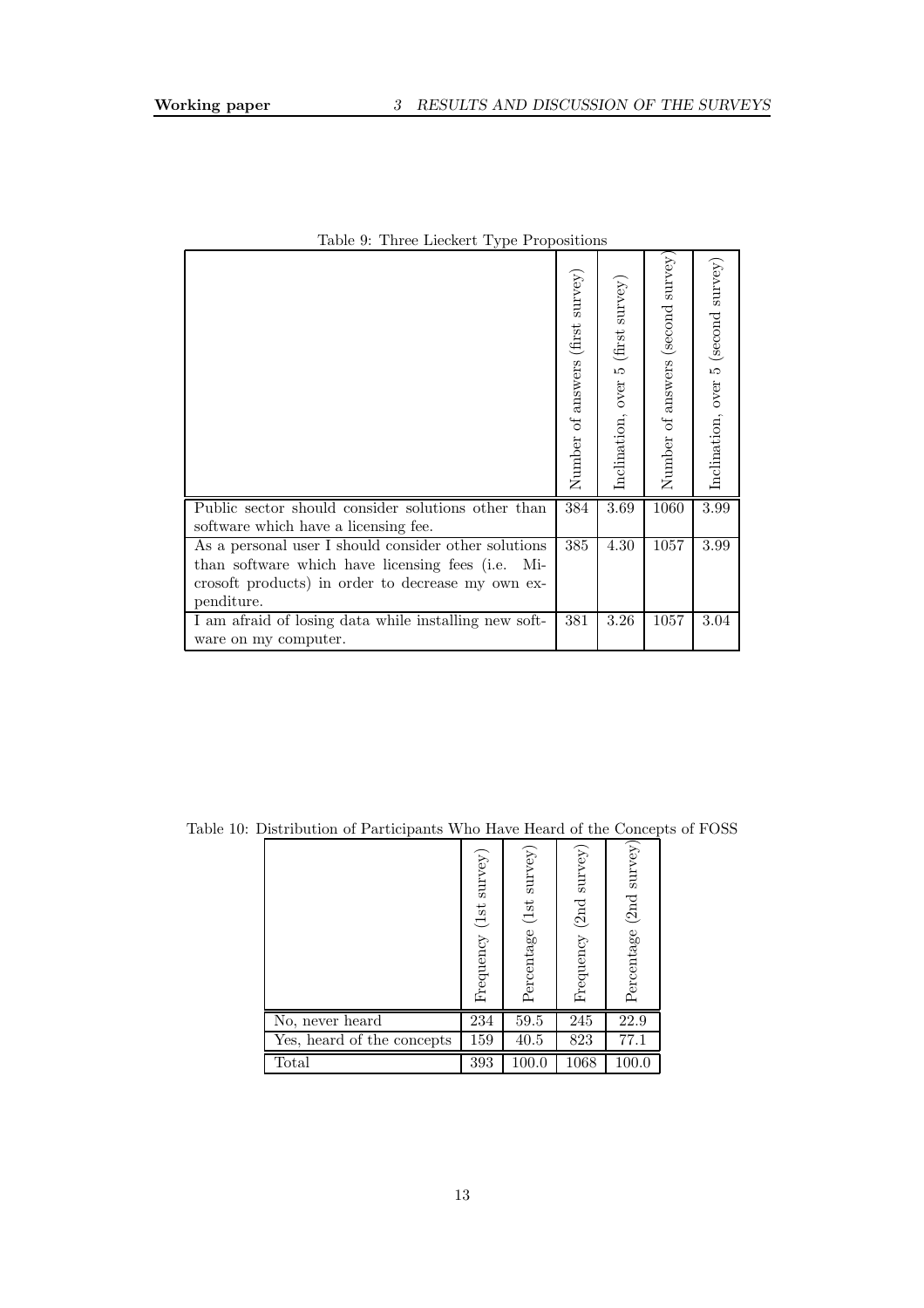|               | Frequency $(\text{1st survey})$ | Percentage (1st survey) | Frequency (2nd survey) | Percentage (2nd survey) |
|---------------|---------------------------------|-------------------------|------------------------|-------------------------|
| Friends       | 58                              | 35.8                    | 259                    | 32.3                    |
| Internet      | $\overline{52}$                 | 32.1                    | 355                    | 44.2                    |
| Printed press | 39                              | 24.1                    | 121                    | $\overline{15.1}$       |
| Television    | $\overline{5}$                  | $\overline{3.1}$        | $\overline{7}$         | 0.9                     |
| Courses       | $\overline{2}$                  | $\overline{1.2}$        | 32                     | $\overline{4.0}$        |
| Radio         | $\boldsymbol{0}$                | $\boldsymbol{0}$        | $\overline{3}$         | 0.4                     |
| Students      |                                 |                         | $\overline{10}$        | 1.2                     |
| Other         | 6                               | 3.7                     | 16                     | $\overline{2.0}$        |
| Total         | 162                             | 100.0                   | 803                    | 100.0                   |

Table 11: Communication Channels of the FOSS Concepts

## 3.2 Those Who Have Heard of the Concepts of Free and Open Source Software

To find out about the communication channels, the questions of how the participant first heard of the sources and how they learned about free software and open source software concepts were asked. The communication channels of free software and open source software concepts are on Table 11. The communication channels of the concepts are primarily the through the Internet with 44.2% and secondly, friends with 32.3% in the second surveys. This is natural since these concepts are born within and spread through the Internet. The different distribution of percentage between friends (with 35.8%) and the Internet (with 32.1%) in the first survey might be explained by the spread usage of Internet technologies within the METU campus compared to that of Turkish high school environments.

One of the most crucial softwares, the killer application for desktop usage, is the office suite to which a word processor, a spreadsheet, a slide show and some other minor programs are incorporated. On the open source software front, among certain choices is one of the most important software, is the OpenOffice suite. One of the most important aspect of such a softwares is it has many different releases for a multitude of operating systems which eases the migration from any OS to another. Those who know about the open source, free software concepts were asked whether they have ever used OpenOffice. 19.2% out of 156 participants of the first survey who gave answers have used at least once OpenOfice, in the second survey this percentage rises to 43.3% out of 755 answers. While the OpenOffice product is vital in METU, the IS100 course is based on Microsoft products as well as the campus, making the trialability and usage of OpenOffice software useless for many.

In order to estimate the number of people who are converted, which is the second step of the innovation-decision process, the trialability of the innovation was assessed by asking the participant if he/she ever tried using FOSS OS. This question leads to the second forking in the survey with those who have tried FOSS OS and those who have not, within the group that has heard of the concepts of FOSS. Among those who have heard of these concepts, 37.2% (out of 156 answers) have tried FOSS OS. Among the participants of the second survey 50.3% (out of 757) is the ratio of those who have tried FOSS OS at least once.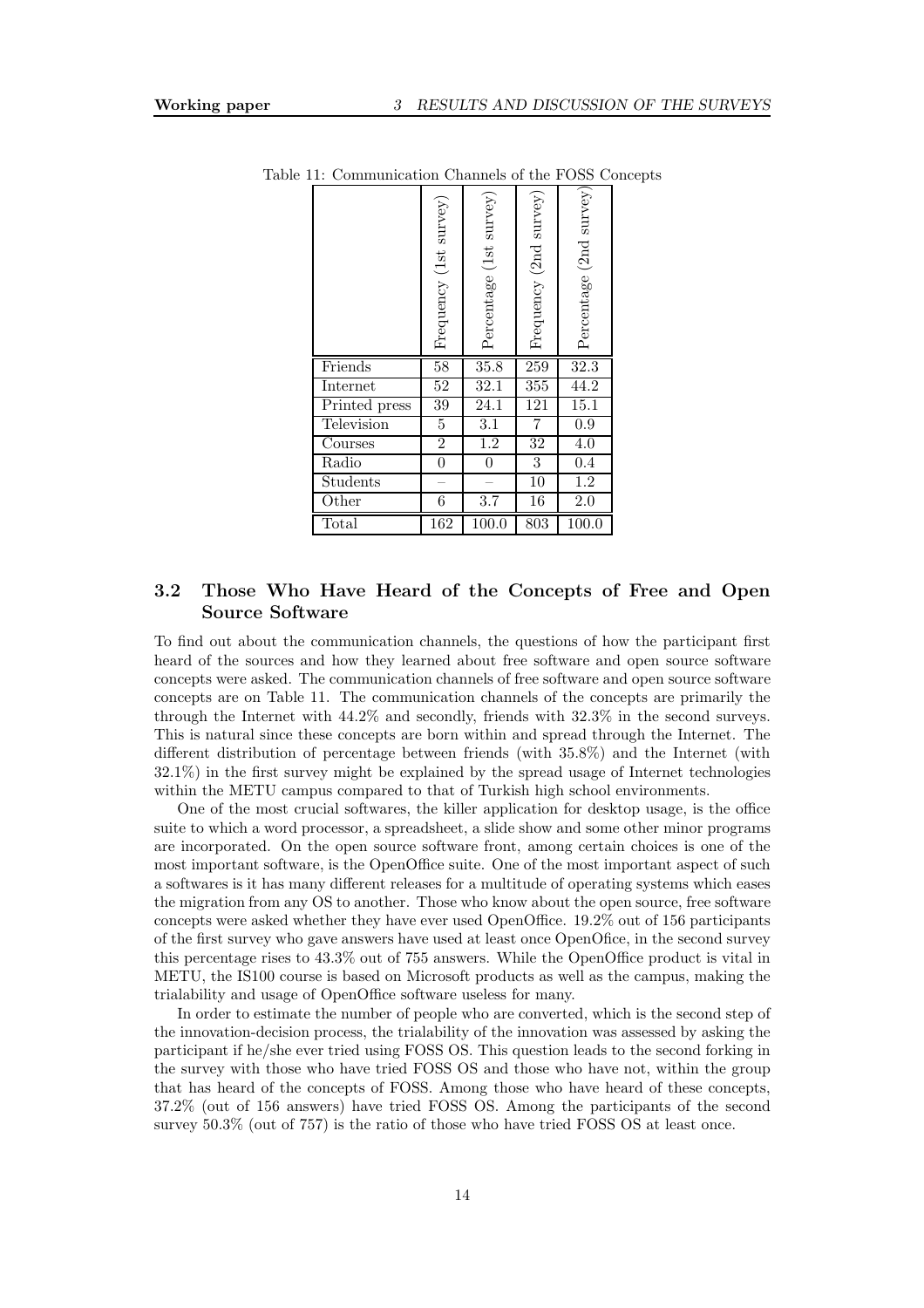| Lable 12. I copie Considering to migrate to a POSS OS |                                     |                                  |                              |                         |  |  |
|-------------------------------------------------------|-------------------------------------|----------------------------------|------------------------------|-------------------------|--|--|
|                                                       | $s$ urvey $)$<br>(1st)<br>Frequency | $s$ urvey $)$<br>Percentage (1st | $s$ urvey)<br>Frequency (2nd | Percentage (2nd survey) |  |  |
| No, do not consider to switch                         | 19                                  | 33.3                             | 101                          | $26.6\,$                |  |  |
| No idea                                               | 26                                  | 45.6                             | 167                          | 43.9                    |  |  |
| Yes, consider to switch                               | 12                                  | 21.1                             | 112                          | 29.5                    |  |  |
| Total                                                 | 57                                  | 100.0                            | 380                          | 100.0                   |  |  |

Table 12: People Considering to Migrate to a FOSS OS

### 3.3 Those Who Have Not Tried FOSS OS

The reason why a participant has not even tried a FOSS operating system is crucial while constructing a policy that attempts to persuade people to adopt the innovation. This question was asked with four choices (very important, important, less important and not important). An inclination variance was calculated by a value number starting from 0 to 3, where the answer of "Not important" had a value of 0 and "Absolutely important" was equal to 3. Later, these numbers were multiplied by their corresponding value and their sum were divided to the total number of answers. It has been found from the first survey that the speed of the Internet and a lack of a friend who can help are the most important reasons of not having tried yet any FOSS OS. For the second survey, as the number of participants increased, an inclination variance emerged for each reason of non-trialability. The most important reason-category was not among the provided ones, but the one given under the choice "Other" which was selected by 54 participants. The second most important reason for not having tried at least once was a lack of friend who is also interested in the subject, willing to help, the inclination for this choice was 1.62/3, which is between the values of "Less important" and "Not important at all".

When 54 "Other" answers are analyzed, 9 of them are concerned with the incompatibility of software, 5 are related to lack of time, 10 of them show satisfaction with the Microsoft products and 16 of them point at the needlessness of a trying a FOSS OS. While these results indicate the potential of lock users, the incompatibility among OS could be surpassed by the use of or at least the presentation of a cross-platform office suite such as the OpenOffice.

#### 3.4 Those Who Have Tried FOSS OS

The question asked to the participants, who have tried FOSS OS once but still used OS other than FOSS OS, was whether they considered migrating to a FOSS OS today; results are shown on Table 12. Participants who have tried FOSS OS once and consider migrating constituted 21.1% of the first survey and 29.5% of the second survey. The percentage of those who did not have any opinion was rather high however: 45.6% for the first survey and 43.9% for the second presenting an important base for those who could be convinced to migrate. Those who do not consider switching was 33.3% in the first survey and 26.6% in the second, showing that there is a base which could not be underestimated as they are attached to their OS habits.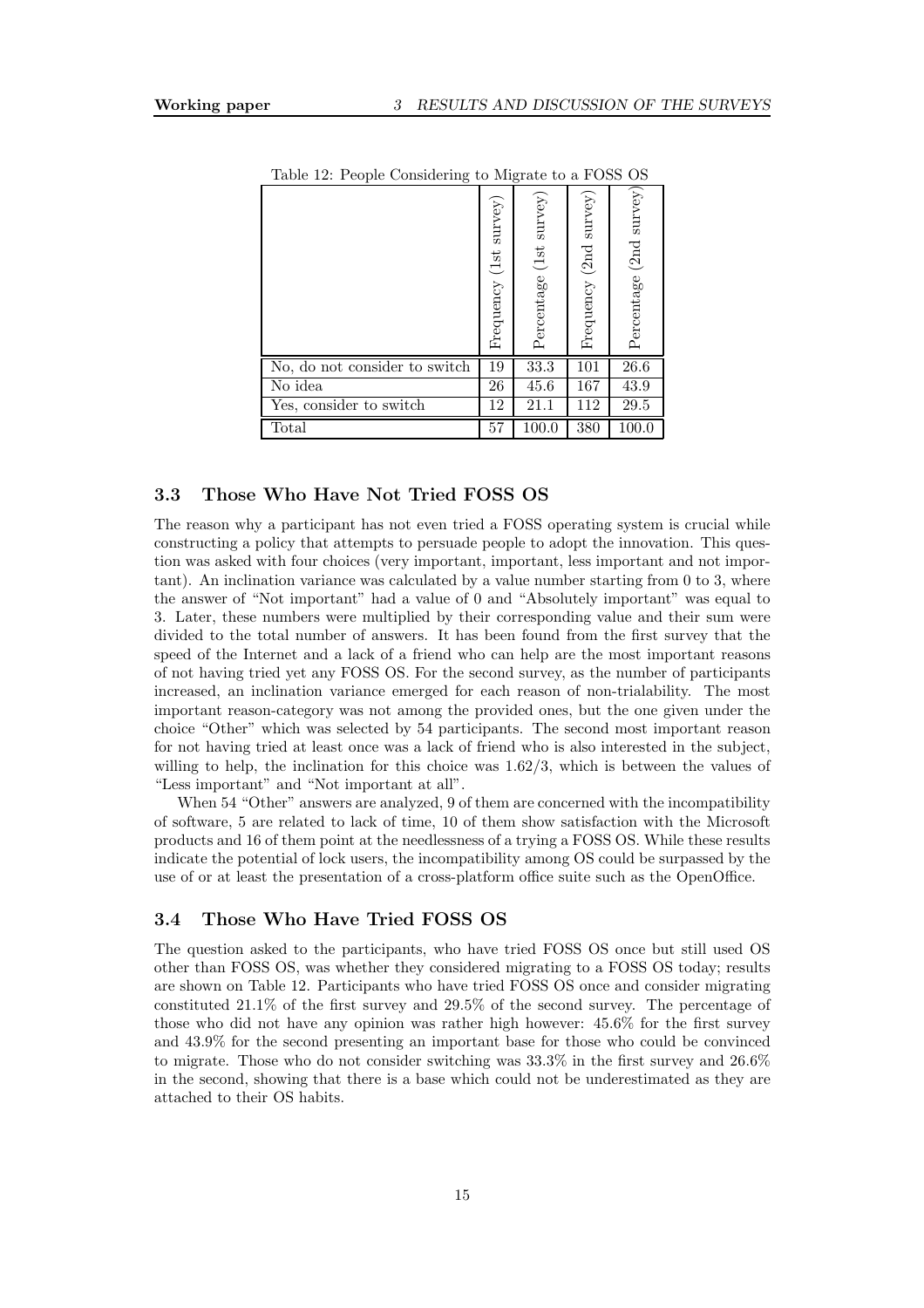#### 3.5 Those Who Will Switch to FOSS OS

Due to the low number of answers the inclination results of the first survey are not discussed. Reasons for switching to FOSS OS in the near future are mostly to do with FOSS's technical merits. The number one reason is its stability, and the third reason (which is close to the first one) is the security that FOSS provides. The second reason is the curiosity of the participants who want to know its usage. These three reasons got an inclination of over 2.5/3, which is between "absolutely important" and "important". Other reasons with an inclination over 2 point in the order of importance are, decreasing software expenditure, independence over firms, getting the ability to control and configure the PC and not to finance transnational corporates. The lowest inclination was for the ease of use, the satisfaction of known users and the easiness to find professional grade software. It could be concluded that GUI, desktop usage, user-friendliness are not appreciated by the future FOSS OS users while stability and security are the ultimate reasons for migration.

The most important reason for not having switched yet is the need to upgrade the PC and the second, the lack of needed professional or educational software. In the first survey there were 12 persons considering to switch, while in the second one there were 104 persons. Through various information campaigns, this problem could also be easily surpassed. Most of the software needed by an undergraduate student are in their stable phases and could be downloaded; further, FOSS OS can run even on old hardwares.

### 3.6 Those Who Will Not Switch to FOSS OS

Participants who do not consider switching to a FOSS OS were given reasons of four choices ("Very important", "Important", "Less important" and "Not important"). It has been found from the first survey that participants found FOSS OS difficult to use and they cannot found any place for help. In the second survey the most important reason for not switching was the lack of educational and/or professional purpose software with an inclination of 2.26/3. The second most important reason is that old files cannot be used having an inclination of 1.68/3. Other fallowing reasons fear of losing data, difficulties of usage and lack of help centers. Less important reasons include security, PC capacity to run FOSS OS and possible financial cost of migration. These findings indicate that the help of some education on FOSS, many users could switch to FOSS OS. The fear of losing data is another consistent reason with the obtained date from the same question.

#### 3.7 FOSS OS Users

Those who used FOSS OS in the first survey were rather few, just six people. FOSS OS users consisted of the 6.1% of the second survey's participants and 1.5% of the first survey's. In the first survey, there were no BSD users, hence all FOSS OS users were in fact of GNU/Linux. Because, there were two BSD users, in the second survey, the term, FOSS OS, was used to comprise both answers. In this section only the second survey's answers will be discussed because participants who use FOSS OS in the first survey were fewer in number than those of the second survey.

82.2% of those using FOSS OS (62 persons) migrated around two years ago or more, are early adopters. The rest adopted within a year. This answer is also one of the main points of evidence in accordance with S shape of the diffusion of innovation theory, a process still in its early days.

The reasons for using FOSS OS and the inclination of the participants are shown on Table ??. The top reasons for using FOSS OS are security  $(2.78/3)$  and stability  $(2.7/3)$ . Other two important reasons for using FOSS OS include the ability to configure the PC and not being a lock user of a corporate product. These results reveal that FOSS OS users tend to be early adopters with high technical capabilities, giving not so much importance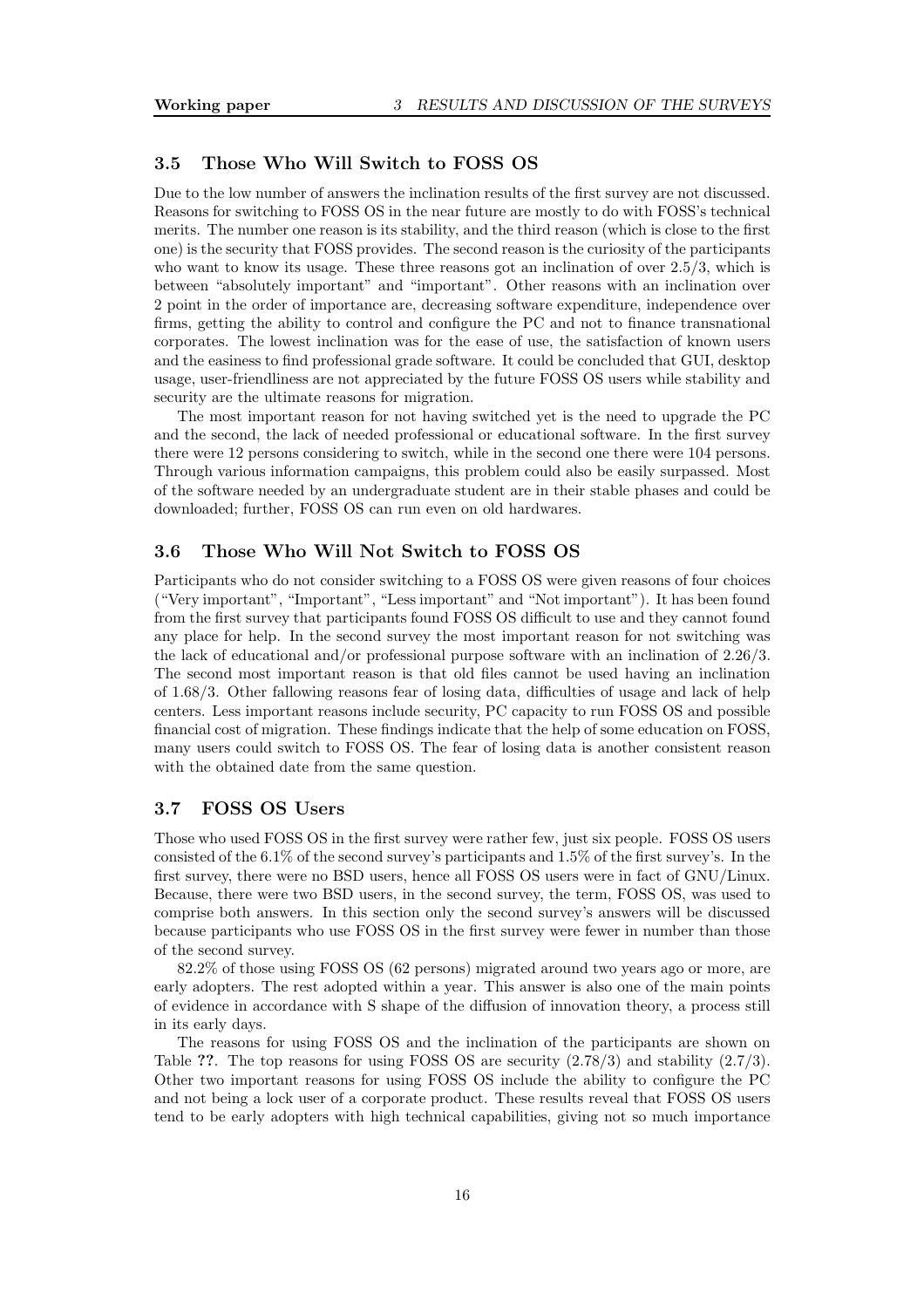|                                                    |                                       |                |                   |     |                   | $\cdot$ |                         |
|----------------------------------------------------|---------------------------------------|----------------|-------------------|-----|-------------------|---------|-------------------------|
|                                                    | $\overline{\mathrm{n}}$<br>Absolutely | ş              | idea<br>$\approx$ | Yes | yes<br>Absolutely | Total   | 5)<br>Inclination (over |
| I would aid people around me to adopt FOSS OS.     | $\Omega$                              | $\mathfrak{D}$ | 3                 | 25  | 31                | 61      | 4.39                    |
| I would be glad to help people around me regarding | $\Omega$                              |                | $\overline{2}$    | 25  | 33                | 60      | 4.55                    |
| FOSS.                                              |                                       |                |                   |     |                   |         |                         |
| I would help my relatives/family to adopt FOSS OS  |                                       | 2              | 6                 | 27  | 25                | 60      | 4.27                    |
| I would be glad to help on my relatives/family re- | $\Omega$                              |                |                   | 22  | 37                | 60      | 4.63                    |
| garding FOSS.                                      |                                       |                |                   |     |                   |         |                         |

Table 13: Four Propositions Given to FOSS OS Adopters (Second Survey)

to GUIs or PC usability and so on, but rather, emphasizing the importance of not being manipulated by becoming a lock user of a corporate product.

Among those who did migrate, 52 of 63 people installed FOSS OS by themselves, once again showing their relative technical competence and ability. 8 of them received help from their friends, which was the second most selected answer.

The source of FOSS OS is mainly a writable CD (25 out of 65 answers) and CDs given by PC magazines (17 out 65 answers). Thus the role of PC magazines is significant concerning this area. The third source was installation over a network (consisting of 11 answers), which has the advantage of being connected to the Internet within the METU campus because important distributions are mirrored on METU's FTP site, or if not found, they can be installed over the ULAKBIM network (National Academic Computer Network).

There were four propositions for those using GNU/Linux in a 5-option Lieckert-type answers. The answers of the second survey are given with their inclination values on Table 13. The inclination values on Table 13 show that all FOSS users are eager to be of help to their social environment.

In order to understand the lacking aspects of GNU/Linux from the standpoint of adopters, some issues were proposed and questioned. The most important lacking point is the ease of use, is the answer having the highest inclination with 2.25. The other closest answer is support in Turkish with 1.78. Even though FOSS OS users appear to be early adopters, they are also critical of FOSS OS's non-user-friendliness.

The last question for FOSS OS users, was concerned with their first source of information, when they encounter problems regarding their preferred OS; according to the second survey, the first source for these early adopters is the Web with 35 answers, and forums, e-mail lists and so on, as the second source with 12 answers.

## 4 Conclusion

If well configured, the migration to GNU/Linux, which does not require much hardware resource, could be carried out with no complications. By migrating, this user base could acquire the latest versions of software with enhanced security. Those who are unsatisfied with their installed version of Windows OS also present a great potential for further encouragement of the use of GNU/Linux OS. On the other hand, there is also a potential group of users who might migrate to GNU/Linux, i.e. the group which downgrade back to an earlier version of Windows OS, after an upgrade has been made.

Some Lieckert type propositions were given to all participants; according to these propo-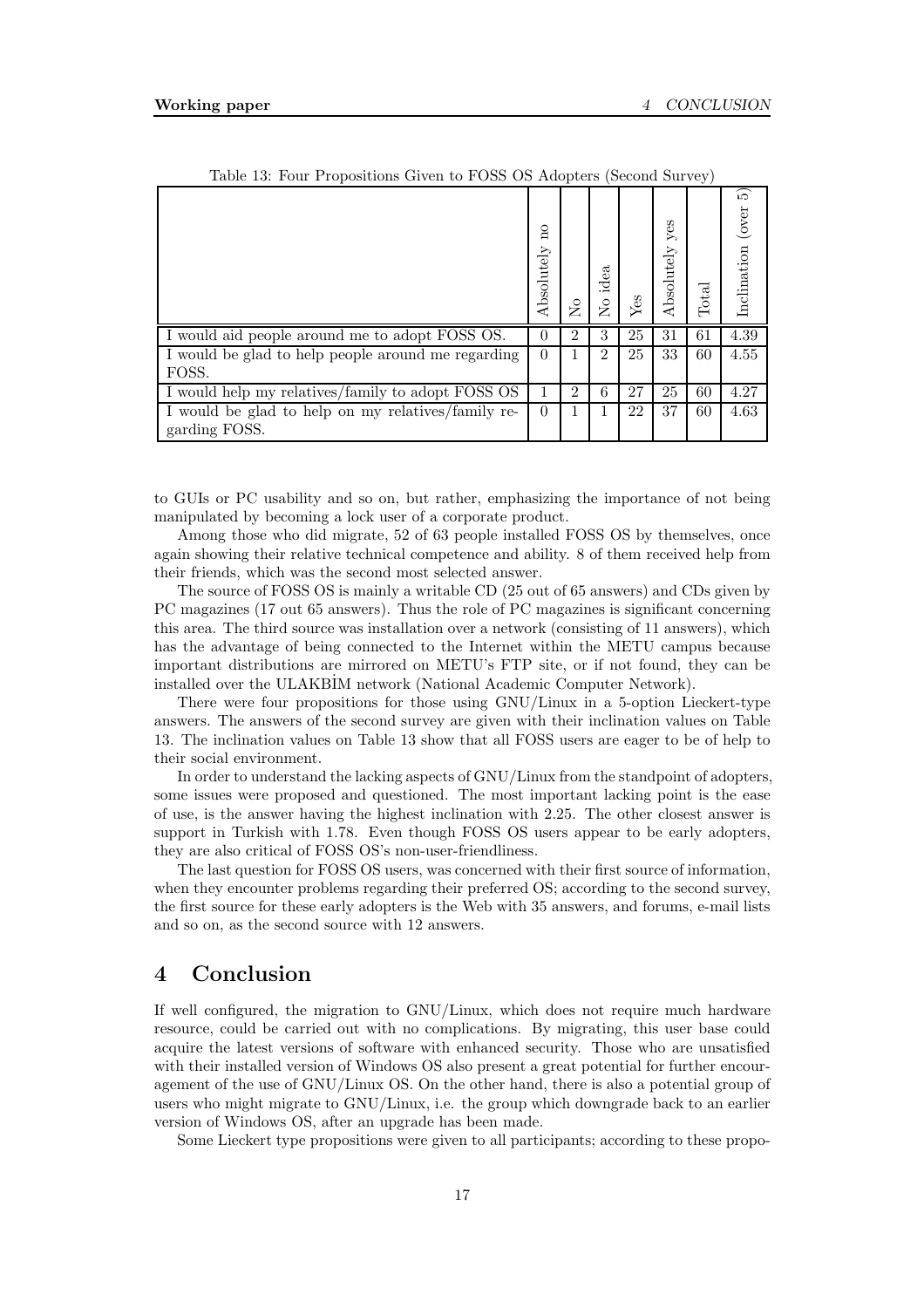sitions, the process of migration within the public places is welcome greatly with an inclination of 3.69/5 for the first survey and 3.99/5 for the second survey as long as the process is explained on the basis of public economical advantages and gains. Hence it is suggested that such solutions as Live CDs might help the user overcome his/her fear or reluctance for such installations.

Results show that there is also a group of Microsoft OS lock users, who could be persuaded at least to use a cross-platform office-suite like OpenOffice as a first step to approach FOSS.

As the participants' character-profiles evolve the trialability of FOSS OS increases.

According to the surveys used in this study, use of FOSS OS is still in its early stage, but with appropriate policies their percentage of employment and accessibility would rise, at least decreasing the economical cost of software usage in METU as well as generally with all students who eventually graduate and leave. On the other hand, with its large number of different PC users METU would be an important laboratory for the design of migration policies from which other institutions in Turkey could also benefit.

The authors believe that an informative campaign should be designed openly through the medium of the Internet together with the collaboration of METU's FOSS users. For such a collaboration to take place, some simple initiative could be encouraged or provided especially by the METU Computer Center. This could involve the creation of a site such as http://linux.metu.edu.tr/ which should give some basic and simple tips, hints and links much needed for a potential METU GNU/Linux community. Moreover, the addition of a discussion list solely related to FOSS usage in METU should also be considered.

Furthermore, a Live CD customized for METU might be created and distributed with the help of the METU FOSS users and the METU Computer Center. Hence, the relationship between the METU FOSS users and the METU Computer Center is crucial; if such a relationship is to be based solely within the METU Computer Center's bureaucratic hierarchies, the possible volunteer group would be much less willing to collaborate than hoped. If one is to consider a kind of hierarchy, it should be based on technical excellence and meritocracy, so that a communal feeling among METU FOSS users can be created.

Presentations, seminars and conferences in FOSS which target these decision makers could be held in addition to other presentations focusing more on the technical merits of these softwares. Installation festivals or what is known within the FOSS community as "installfests", where newbies bring their PCs and are helped by experienced users in the installation of a FOSS OS, can be highly effective and successful within the campus. Installfest is a very important means for the possible migration of users who feel uncertain or even intimidated by the task and idea of the installation of a new operating system.

One of the most important issues is that the Institute of Informatics, which provide the IS100 courses, should consider stopping the use of the Microsoft material alone. Course curriculum should also comprise FOSS and focus more on computer literacy and not on one product array.

A catalog of required softwares for METU's undergraduate courses should be created and the possible FOSS equivalent should be used or at least proposed to students and academicians. This catalog should be designed with the help of METU's FOSS community.

The breaking of monoculture in a network environment is another crucial aspect. Today, viruses and other threats still target one architecture only and no virus-like threats exist which could target different architectures simultaneously. On the other hand, such courses as IS100 should not just use and teach Microsoft materials, because a university is a place where different approaches should be discussed and tried out, and not contribute to a worldly reigning monoculture.

A massive migration would be extremely difficult in the case of a university; a collective innovation-decision especially would be almost impossible and an authority innovationdecision cannot be taken easily. But such initiative could be taken for the university staff who use PCs for their administrative work, electronic correspondence, and son on. However,